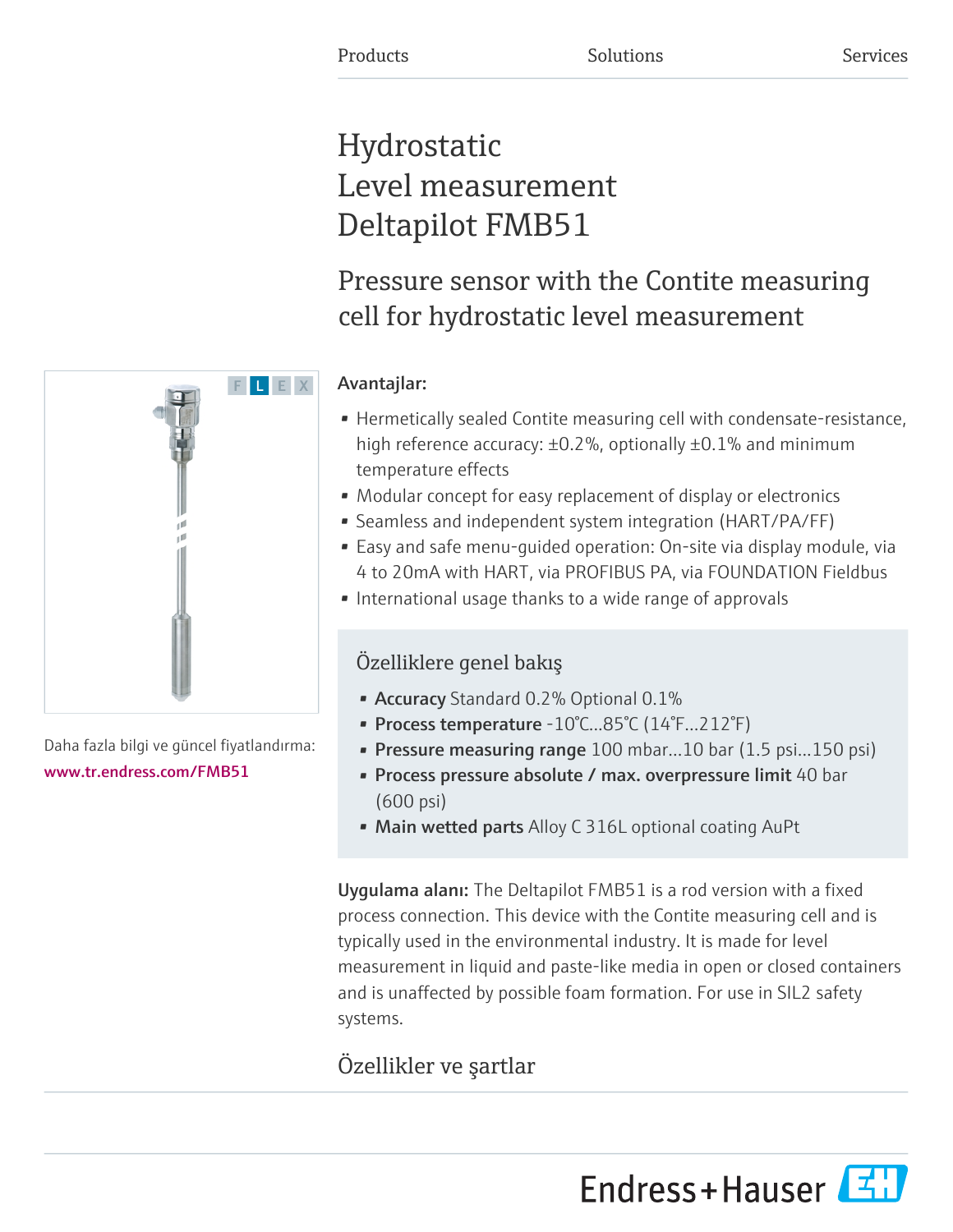## Pressure Measuring principle

Hydrostatic pressure

## Characteristic

Pressure transmitter for hydrostatic level measurement with flush mounted metallic Contite measuring cell: Hermetically sealed, condensate-resistant, climatic-proofed and with lowest temperature influences Rod version

## Supply voltage

4...20 mA HART 10,5...45 VDC (Non Ex): Ex ia: 10,5...30 VDC PROFIBUS PA: 9...32 VDC (Non Ex) FOUNDATION Fieldbus: 9...32 VDC (Non Ex)

## Reference Accuracy

Standard 0.2 % Optional 0.1 %

## Long term stability

0.05 % of URL/year

## Process temperature

-10°C...85°C (14°F…212°F)

## Ambient temperature

-40°C...85°C (-40°F...185°F)

## Measuring cell

100 mbar...10 bar (1.5 psi...150 psi)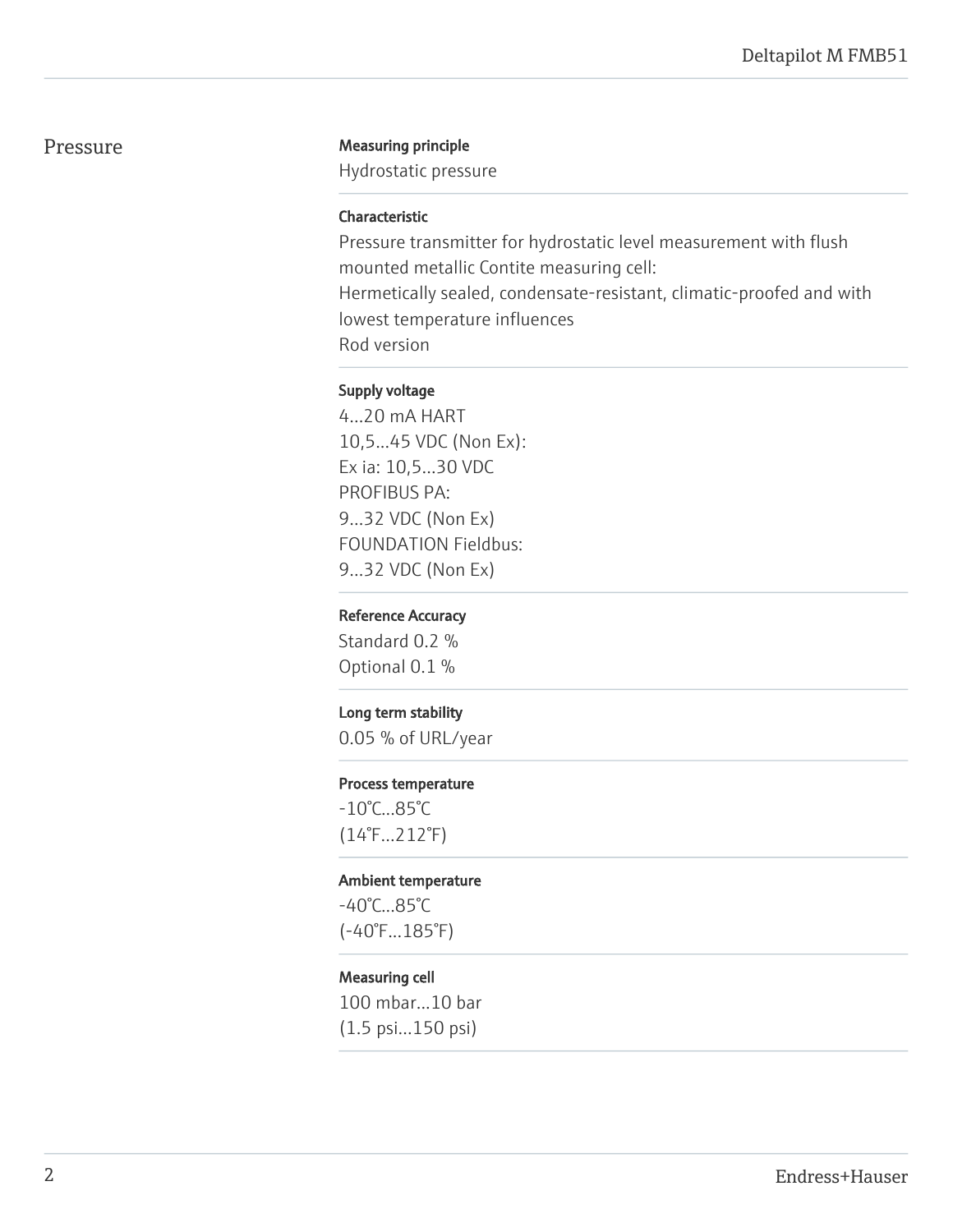## Pressure

## Smallest calibratable span

10 mbar (1.45 psi)

## Vacuum resistance

0 mbar abs.

## Max. Turn down

100:1

## Max. overpressure limit

40 bar (600 psi)

## Process connection

Thread: G1 1/2, MNPT1 1/2 Flange: DN40...DN100, ASME 2"...4", JIS 10K

## Material process membrane

316L, AlloyC Gold-Rhodium

## Material gasket

Viton, EPDM, Kalrez, none

## Fill fluid

Inert oil, Synthetic oil

## Material housing

316L, Die-cast aluminum

## Communication

4...20 mA HART PROFIBUS PA FOUNDATION Fieldbus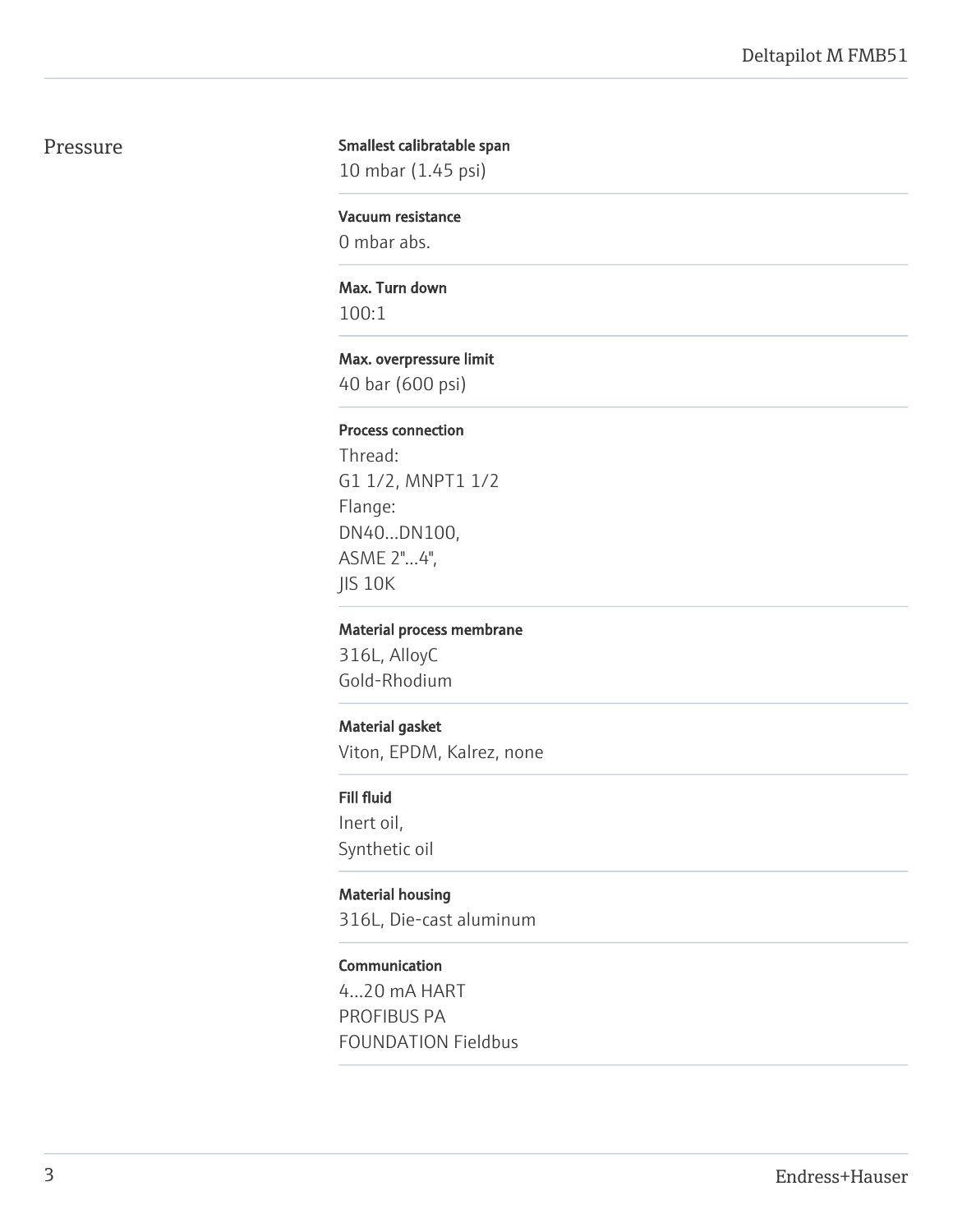## Pressure

## Certificates / Approvals

ATEX, FM, CSA, CSA C/US, IEC Ex, INMETRO, NEPSI

Safety approvals Overfill protection WHG SIL

Design approvals

EN10204-3.1 NACE MR0175

Drinking water approvals

KTW/ NSF

## Specialities

Modularity to differential pressure and process pressure devices (replacable display, universal electronics) Diagnostic functions

## Continuous / Liquids Measuring principle

Hydrostatic

## Characteristic / Application

Pressure transmitter for hydrostatic level measurement with flush mounted metallic Contite measuring cell: Hermetically sealed, condensate-resistant and climatic-proofed Rod version

## Specialities

Modularity to differential pressure and process pressure devices (replacable display, universal electronics) diagnostic functions Hermetically sealed Contite measuring cell (condensate-resistant and climatic-proofed)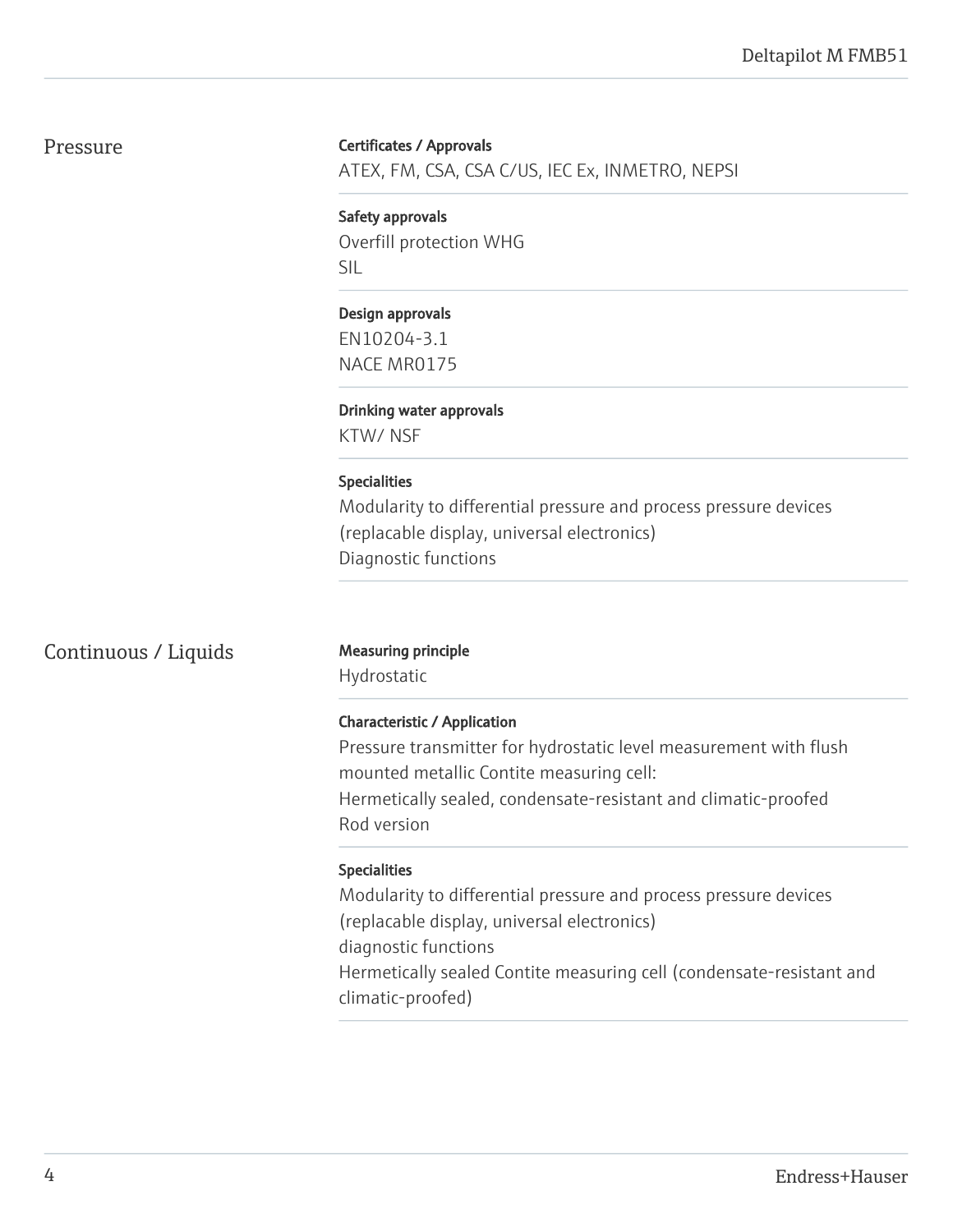## Continuous / Liquids

## Supply / Communication

4...20mA HART: 10,5...45V DC Ex ia: 10,5...30V DC PROFIBUS PA / FOUNDATION Fieldbus: 9...32V DC (Non Ex)

## **Accuracy**

Standard 0.2% Optional 0.1%

## Long term stability

0.05 % of URL/ year

## Ambient temperature

-40°C...85°C (-40°F...185°F)

### Process temperature

-10°C...85°C (14°F…212°F)

### Process pressure absolute / max. overpressure limit

40 bar (600 psi)

#### Pressure measuring range

100 mbar...10 bar (1.5 psi...150 psi)

## Main wetted parts

Alloy C 316L optional coating AuPt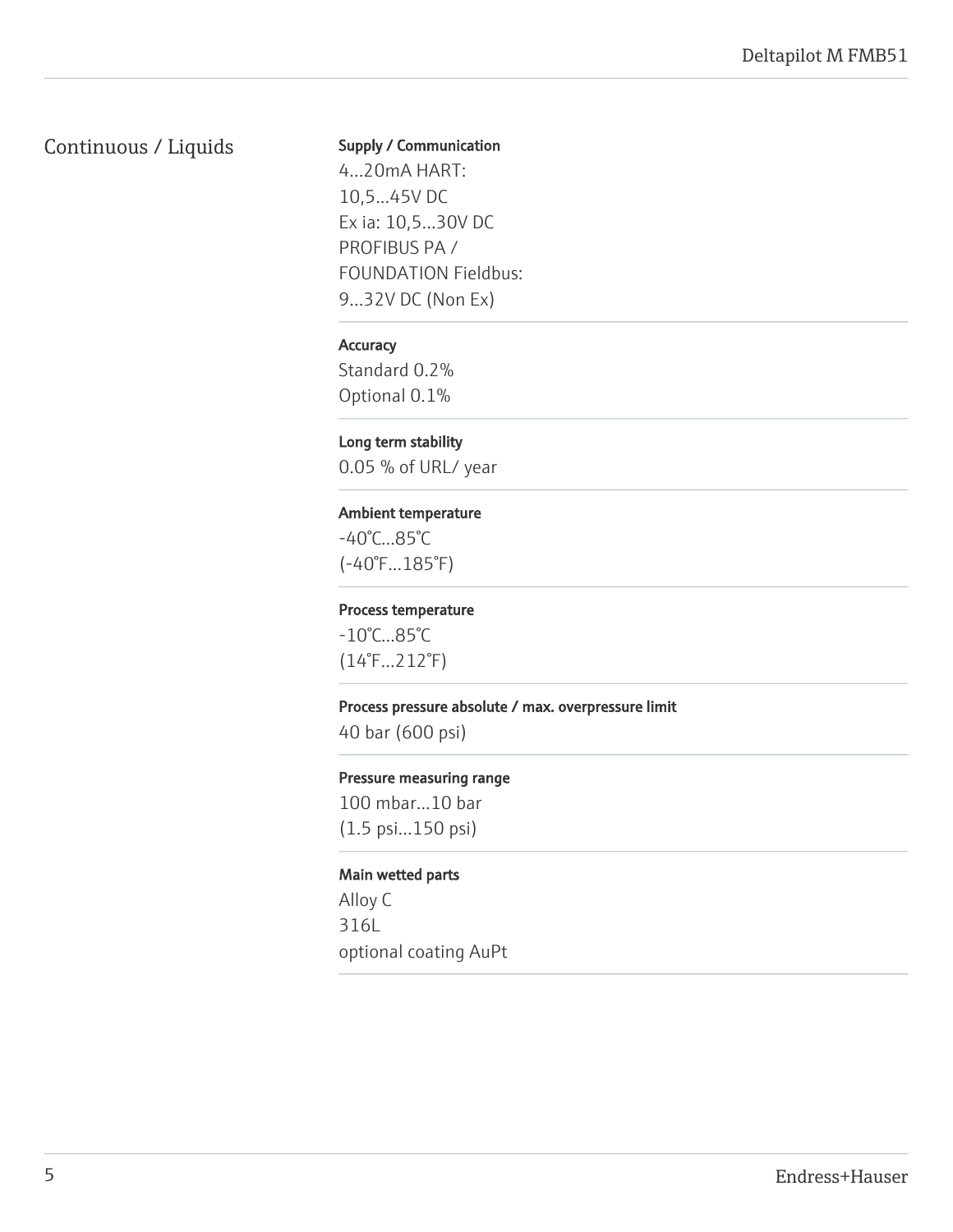## Continuous / Liquids

## Process connection

Thread: G1 1/2, MNPT1 1/2 Flange: DN40...DN100, ASME 2"...4", JIS 10K

### Max. measurement distance

100m (328ft) H2O

## Communication

4...20 mA HART PROFIBUS PA FOUNDATION Fieldbus

## Certificates / Approvals

ATEX, FM, CSA, CSA C/US, IEC Ex, INMETRO, NEPSI

## Safety approvals

Overfill protection WHG SIL

## Design approvals

EN 10204-3.1 NACE MR0175

#### Drinking water approvals

KTW/ NSF

## **Options**

Separate housing Initial device settings Overvoltage protection

## Application limits

If pressurized, usage of two pressure transmitters to measure the differential pressure (electronic dP) Observe ratio head pressure : hydrostatic pressure